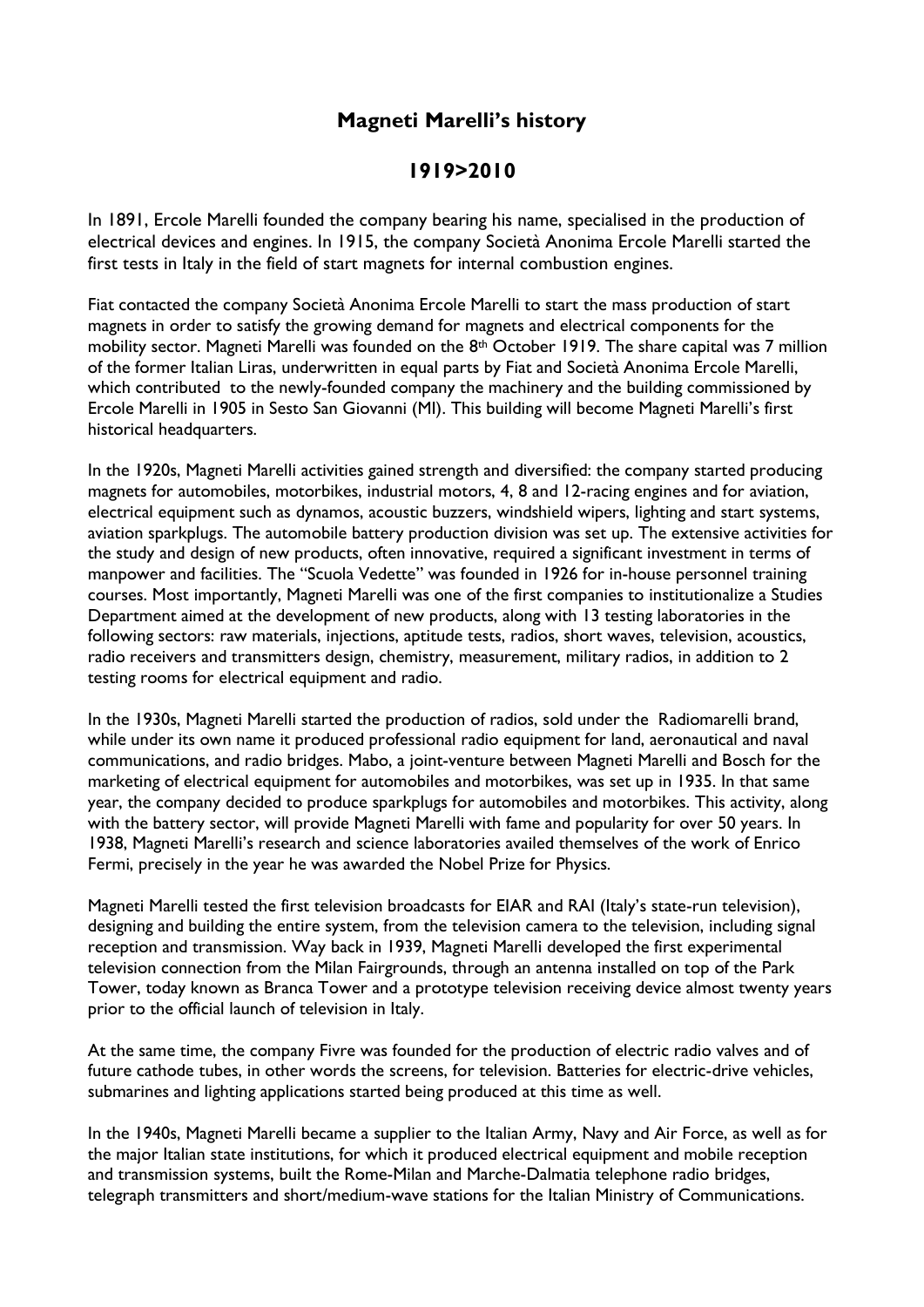Some plants were damaged by air raids during World War II. The company started to rebuild and recover right after the war ended, and in 1947 Magneti Marelli was listed on the main Italian stock markets.

Since its founding in 1919, Magneti Marelli has always been involved in the racing world. The 1920s competitions were usually held on unmade roads and using standard production cars. The mechanical and electrical components were subjected to extremely exacting uses, among dust and mud, which is the reason why sturdiness, reliability and an effective assistance on the racing fields were often the keys to success. Ever since that time, Magneti Marelli has bet on the performances and reliability of its magnets, coils, distributors and all electrical components. Moreover, the Magneti Marelli racing service has been a constant presence on the racetracks, supplying valuable technical assistance, in the beginning for the electromechanical devices, and subsequently for increasingly sophisticated electronic equipment.

In the 1950, Magneti Marelli built the first radio television bridges for RAI (Italy's state TV), including the Milan-Palermo bridge, first in Europe in terms of size and power. In 1959, it designed and built the radio bridge for the launch of the second RAI channel, inaugurated for the 1960 Olympics in Rome. At this time the mass production of televisions under the brand name Radiomarelli was also started: a survey conducted by Doxa in 1956-58 revealed that Radiomarelli is the brand preferred by Italians, as one fourth of the population owned Magneti Marelli household appliances.

Italy's weather network of the time and the reception and transmission apparatuses for professional land, air and sea transmission were designed and built by Magneti Marelli. In 1959, the world's largest proton synchrotron was put in the operation at the CERN in Geneva: the project and execution of the accelerator units was entrusted to Magneti Marelli. The uproar of the successes achieved in those years was accompanied by the incorporation of franchises in France, Spain, Brazil and Argentina.

During the 1960s, the company's choices led to a gradual focusing of activities in the automotive technology sector. In 1963, the entire telecommunication sector was sold, while 51% of Prestolite Italiana, a company specializing in the manufacture of ignition sparkplugs, was acquired. In 1967, Fiat became the majority shareholder and the first business combination operations were begun, leading to the incorporation in Magneti Marelli of the following subsidiaries: Mabo (commercial joint venture with Bosch), Radiomarelli and Imcaradio (production and marketing of radios and televisions for the consumer market), Rabotti (professional test benches), Iniex (fuel injection systems), and Fivre (valves and cathode tubes for radios and televisions). The year 1968 marked the production of Dinoplex, the first electronic ignition system, and a year later Magneti Marelli's electronic systems were installed on racing vehicles. The following year, the company MAKO, dedicated to the production of electrical and compressed-air equipment, was founded in Turkey.

The production of radios and televisions for the consumer market was also abandoned in the 1970s, downsizing Radiomarelli to the sole marketing and assistance until 1975, when it was finally sold. In 1978, Magneti Marelli inaugurated its first production facility in Brazil, which today is one of the main hubs of the company's activities, second only to Italy for number of employees.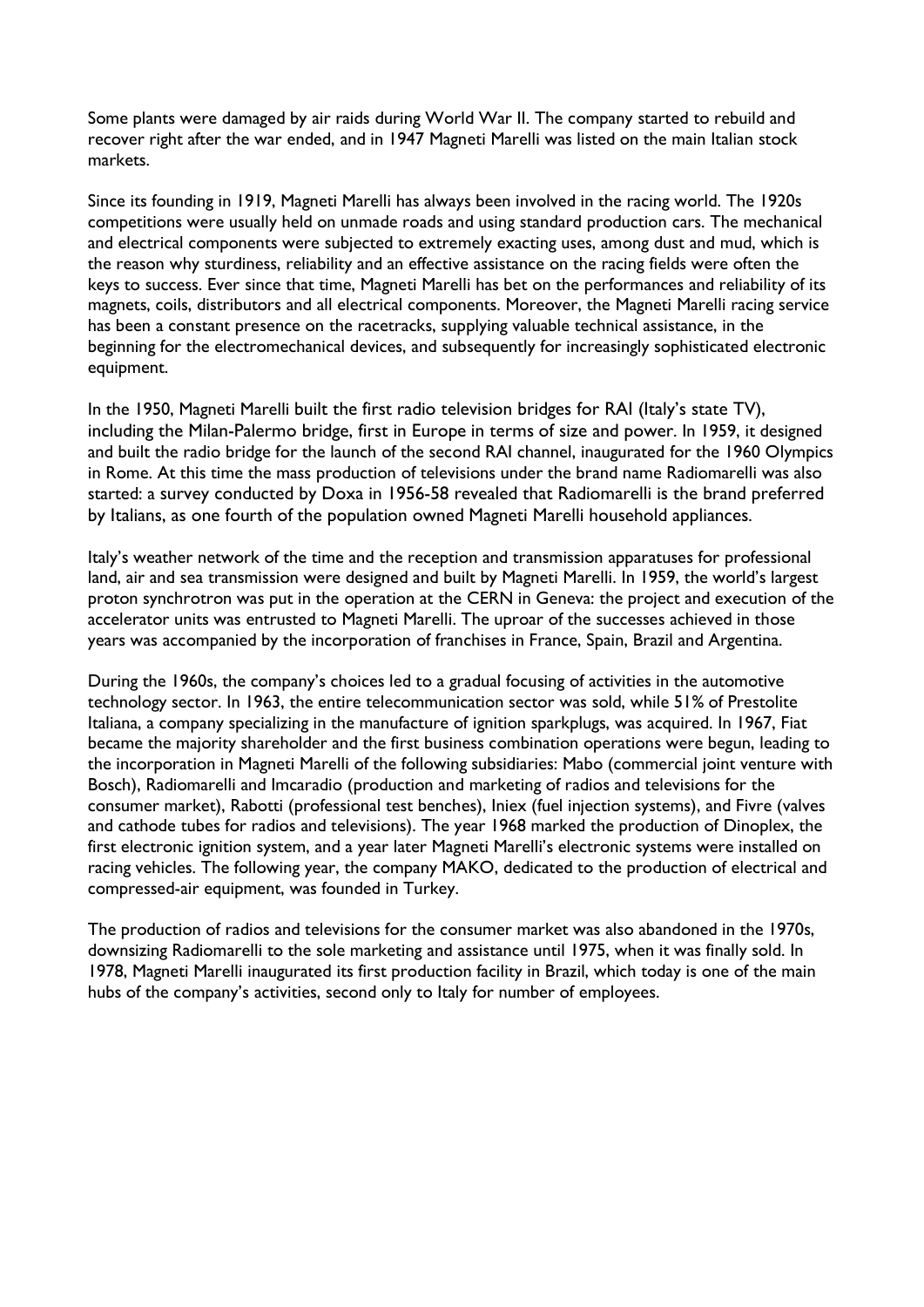In these years, Fivre began a study programme on "thick film" circuits for automotive applications and, together with Fiat, set up a Research Centre for the application of electronics to automobiles. In 1979, the company Marelli Autronica was set up, consisting of a joint venture between Magneti Marelli, Fiat and Weber (Bologna) for the study and production of electronic control devices for ignition and supply systems.

To Magneti Marelli, motorsport has always represented a dual-fold opportunity: the possibility to create, design and test in an environment characterized by extreme conditions and performances, technologies, know-how and methods which could then be applied to mass-produced vehicles or, vice versa, to use the components fitted on everyday automobiles and making them suitable to the high performances of the racing world.

In the 1980s, practically the entire sector of batteries and accumulators for the automotive and electric drive sector (naval, submarine, road and railway) in Italy is controlled by Magneti Marelli, through various brands such as Titano, Tudor, Hensemberger, York and Fap. The mass production of the Digiplex electronic ignition began, along with the industrialization of the Cityplex system, which automatically turns off and on the engine during stops, and of the Cut-off system, which cuts off supply upon releasing the accelerator pedal, solutions already aimed at saving fuel and reducing polluting emissions. In 1984, the company headquarters were relocated from Sesto San Giovanni to Cinisello Balsamo (MI). Between 1986 and 1987, Magneti Marelli was reorganized as an industrial holding, incorporating important and prestigious European companies such as Weber, Veglia Borletti, Carello, Siem, Solex and Jaeger, whose various industrial specializations in the field of lighting, fuel control and supply and in-vehicle electronics merge to form Magneti Marelli's patrimony of technological competences. The first Excellence Centre for electronic automotive systems was set up in 1989, with facilities in Italy and in France.

In the 1990s, strategies were implemented in order to streamline and strengthen the automotive core business, at the same time proceeding to the divestment of areas considered to be non-strategic. Through a complex policy of acquisitions and joint ventures with industrial sector leaders, Magneti Marelli expanded its presence on the international markets, developing innovative competences and offering a wider range of products and services. The year 1994 marked the merger between Magneti Marelli and Gilardini, which resulted in the Magneti Marelli maxi hub in the field of automotive components. Two years later, Magneti Marelli started its operations in China with the Guangzhou plant, consolidating its presence through the years with additional production facilities in Shanghai and in Wuhu. In these years, the company structure was reorganized into business lines, and the Magneti Marelli headquarters moved to the current location in Corbetta (MI).

With the start of the new Millennium, Magneti Marelli expanded its vocation of major components manufacturer with the ability to design and produce complete automotive systems for leading carmakers. After starting way back in 1998 its activities in the area of satellite navigation, in 2000 the first Magneti Marelli satellite system was fitted on a mass-produced car, the Alfa Romeo 147. Between 2000 and 2001, the refocusing of industrial activities led to the company's delisting from the stock market and to the Fiat Group's decision to sell certain business branches, such as electronic systems, aftermarket, and air-conditioning. That same year, in the field of motor vehicle lighting, Magneti Marelli takes full control of Automotive Lighting, a joint venture started with Bosch in 1999.

Magneti Marelli is committed to providing the best answers to the automotive challenges of the future, specifically on the subject of environmental sustainability, safety and "intelligent" automobiles. In 2003, Magneti Marelli launched in Brazil the multi-fuel technology called Flexfuel SFS®, which allows internal combustion engines to run both on ethanol, gasoline or any blend of the two.